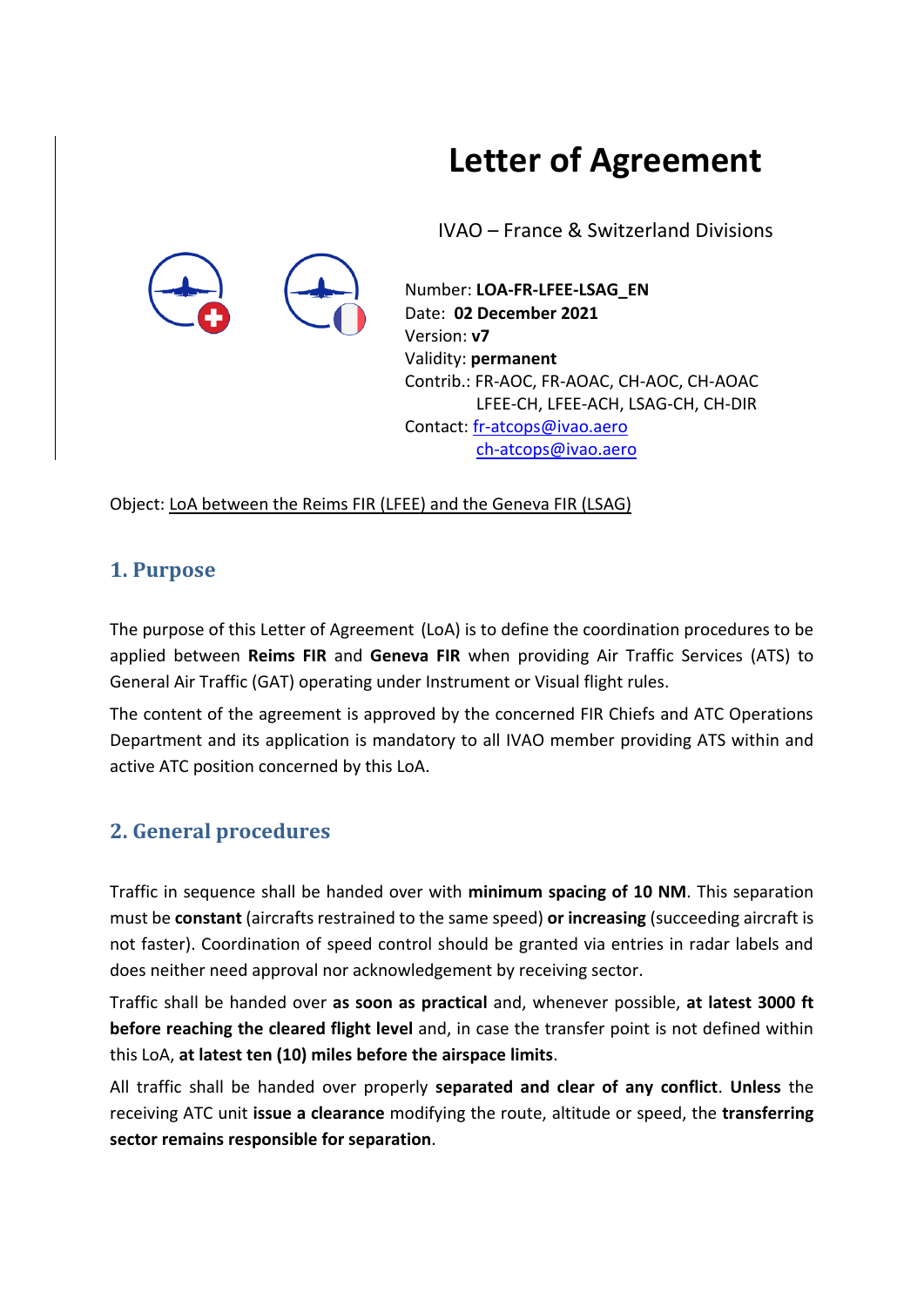## **3. ATC units description**

The ATS unit in charge of FIR and UIR airspaces under the responsibility of Reims ACC is *Reims Control* and consists in only one primary sector (LFEE\_CTR). This ATC unit may be split into two subsectors (LFEE\_CTR and LFEE\_U\_CTR). The lateral and vertical boundaries of the airspace under the responsibility of the CTR are indicated in the figure and table below.

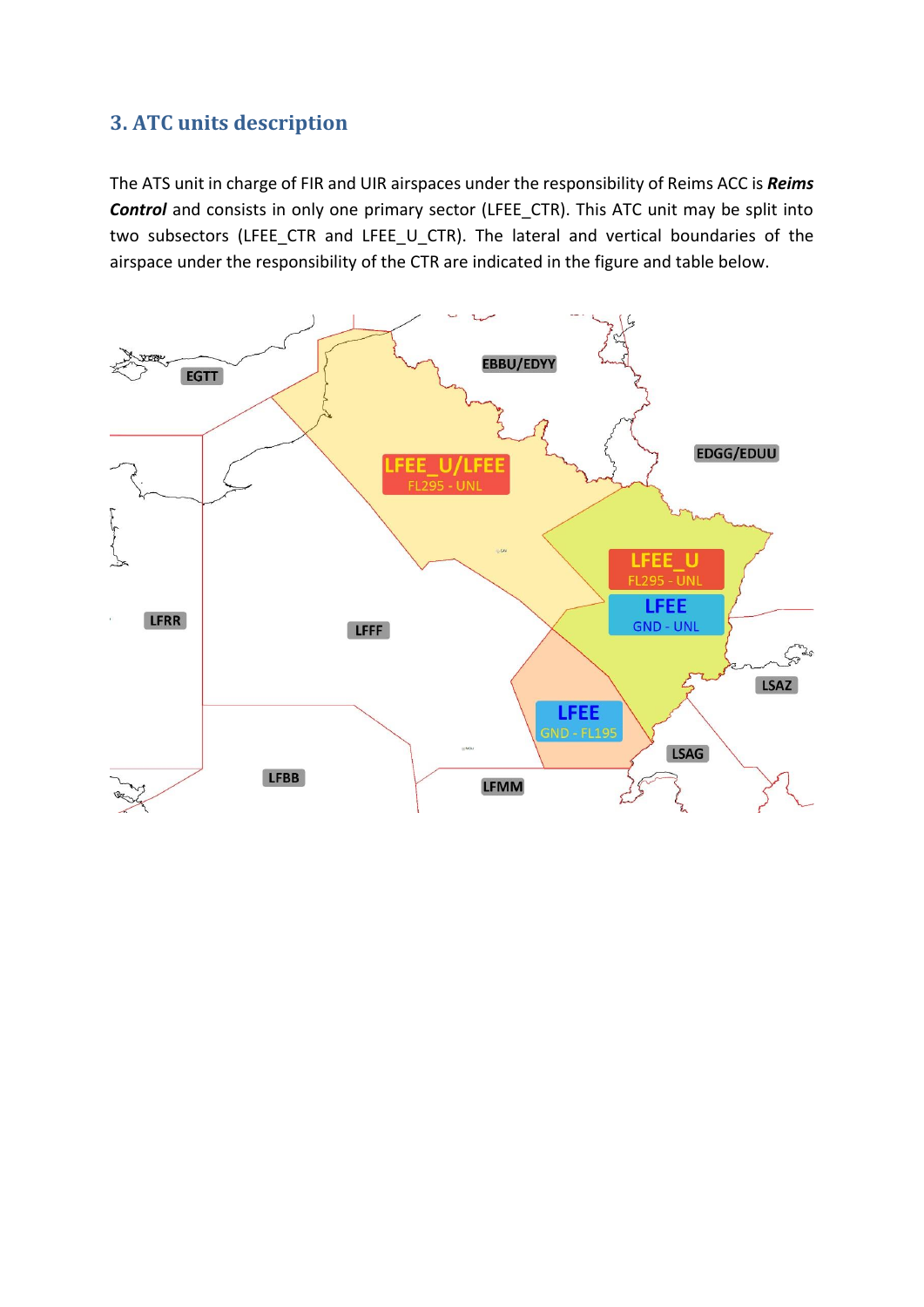The ATS unit in charge of the Geneva FIR and UIR is *Swiss Radar* and includes three lower sectors (LSAG\_INN\_CTR, LSAG\_INE\_CTR and LSAG\_INS\_CTR) and two higher main higher sectors (LSAG\_L1\_CTR and LSAG\_L4\_CTR). The different configurations of Swiss Radar are detailed [here.](https://www.ivao.ch/swiss-radar-lsag-acc/)





| <b>Configuration</b> | <b>ATC units</b> | <b>Vertical responsibility</b> | <b>Horizontal responsibility</b> |
|----------------------|------------------|--------------------------------|----------------------------------|
| LSAG-1               | LSAG INS CTR     | <b>SFC-UNL</b>                 | $INE+INN+INS + L1-6$             |
| LSAG-2               | LSAG L1 CTR      | <b>FL250-UNL</b>               | $L1-6$                           |
|                      | LSAG INS CTR     | SFC-FL240                      | INE+INN+INS                      |
|                      | LSAG L1 CTR      | <b>FL250-UNL</b>               | $L1-6$                           |
| LSAG-3               | LSAG INE CTR     | SFC-FL240                      | <b>INE</b>                       |
|                      | LSAG INS CTR     | SFC-FL240                      | INS+INN                          |
| LSAG-4               | LSAG L1 CTR      | <b>FL250-UNL</b>               | $L1-6$                           |
|                      | LSAG INE CTR     | SFC-FL240                      | <b>INE</b>                       |
|                      | LSAG INN CTR     | SFC-FL240                      | <b>INN</b>                       |
|                      | LSAG INS CTR     | SFC-FL240                      | <b>INS</b>                       |
| LSAG-5               | LSAG L4 CTR      | <b>FL340-UNL</b>               | $L4-6$                           |
|                      | LSAG_L1_CTR      | FL250-FL330                    | $L1-3$                           |
|                      | LSAG INE CTR     | SFC-FL240                      | <b>INE</b>                       |
|                      | LSAG INN CTR     | SFC-FL240                      | <b>INN</b>                       |
|                      | LSAG INS CTR     | SFC-FL240                      | <b>INS</b>                       |
| <b>LSAS</b>          | LSAS LM1 CTR     | <b>SFC-UNL</b>                 | LSAG+LSAZ                        |

**Swiss Radar shall announce its actual configuration to Reims Control**.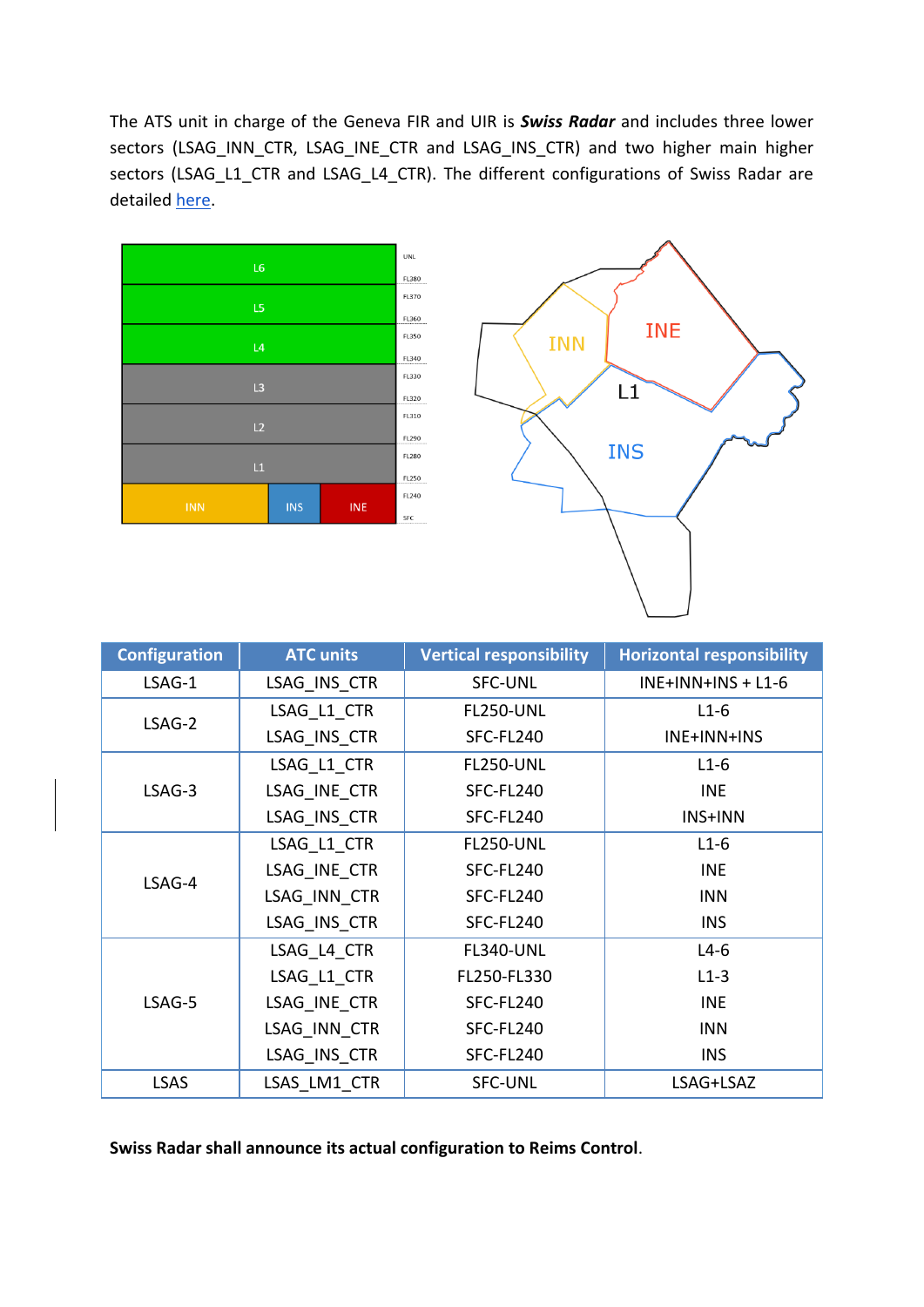# The ATS positions concerned by the present LoA are:

| <b>ATC Position</b>               | <b>Callsign</b> | <b>Frequency</b> | <b>Remarks</b>                          |  |
|-----------------------------------|-----------------|------------------|-----------------------------------------|--|
| <b>Primary Sector</b>             |                 |                  |                                         |  |
|                                   | LFEE CTR        | 127.555          | SFC-UNL except south sector shared with |  |
|                                   |                 |                  | LFFF: SFC-FL195.                        |  |
| <b>Reims Control</b>              |                 |                  | ATS within south sectors FL195-UNL is   |  |
|                                   |                 |                  | provided by Paris Control               |  |
| <b>Secondary Sectors</b>          |                 |                  |                                         |  |
| <b>Reims Control (Upper)</b>      | LFEE U CTR      | 135.505          | <b>FL295-UNL</b>                        |  |
| <b>Primary Sectors</b>            |                 |                  |                                         |  |
| <b>Swiss Radar (conf. LSAG-1)</b> | LSAG INS CTR    | 124.225          | <b>SFC-UNL</b>                          |  |
| <b>Swiss Radar (conf. LSAS)</b>   | LSAG LM1 CTR    | 133.405          | <b>SFC-UNL</b>                          |  |
| <b>Secondary Sectors</b>          |                 |                  |                                         |  |
| <b>Swiss Radar (INE)</b>          | LSAG INE CTR    | 128.905          | SFC-FL240                               |  |
| <b>Swiss Radar (INN)</b>          | LSAG INN CTR    | 134.030          | SFC-FL240                               |  |
| <b>Swiss Radar (Upper 1)</b>      | LSAG L1 CTR     | 134.850          | FL250-UNL or FL250-FL330                |  |
| <b>Swiss Radar (Upper 4)</b>      | LSAG L4 CTR     | 124.030          | <b>FL340-UNL</b>                        |  |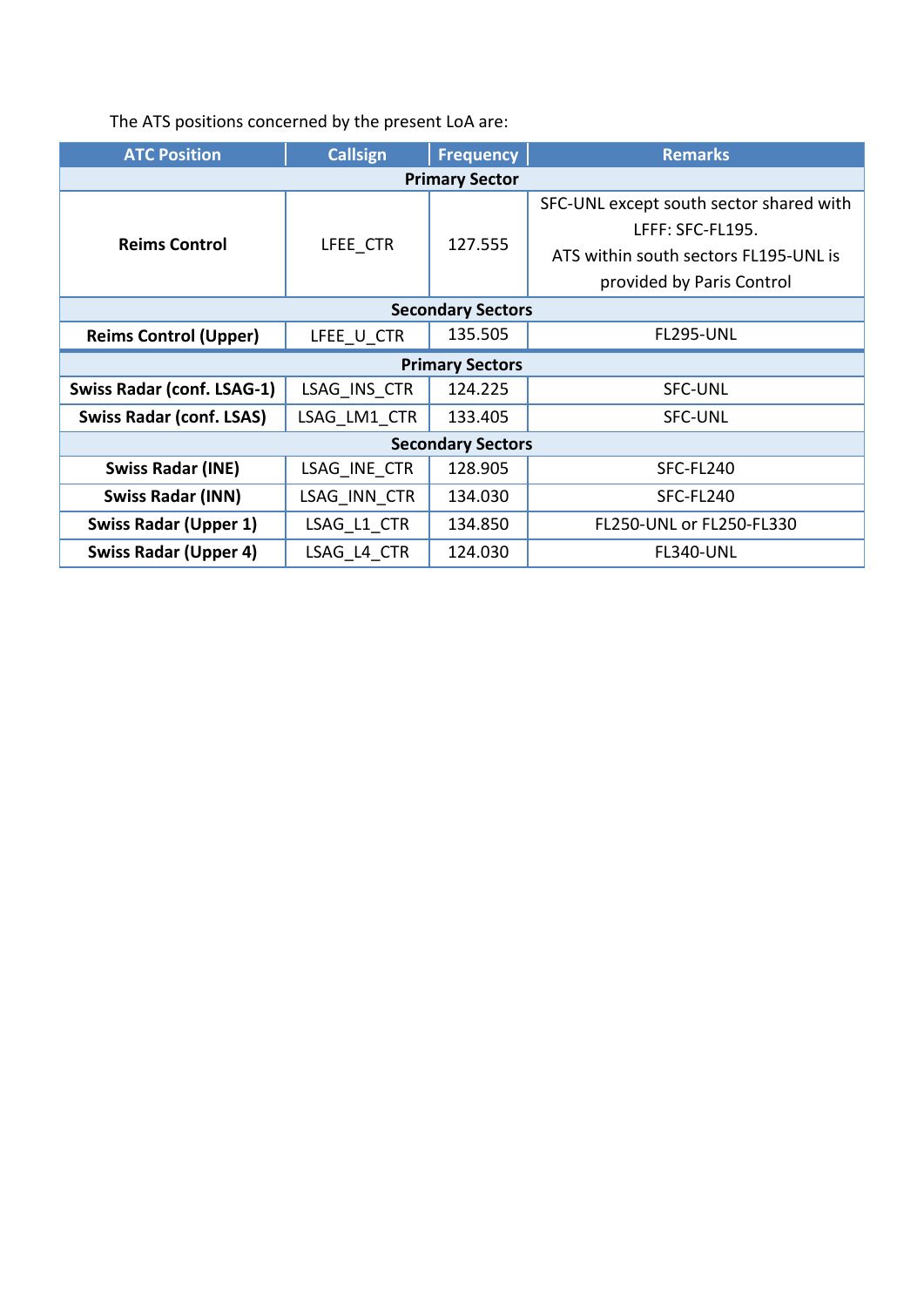# **4. Airspace delegations**



#### *4.1 Geneva TMA*

The sectors of the Geneva TMA (SFC\*-FL195) overhead France territory are permanently delegated to a Swiss air traffic unit and can never be assumed by a French air traffic unit.

\*Depending on the applicable lower limit

#### *4.2 Delegation of French airspace to Swiss Radar*

When any of the appropriate Swiss Radar ATC unit is online, it assumes traffic above FL145 over French territory within the delegated area depicted above(including inside Basel TMAs). Reims Control will provide Flight Information Service below FL145 within French territory, and will coordinate with Swiss Radar when practicable.

When any of the appropriate Swiss Radar ATC unit is offline, Reims Control assumes all traffic within its area of responsibility down to the Swiss-French border.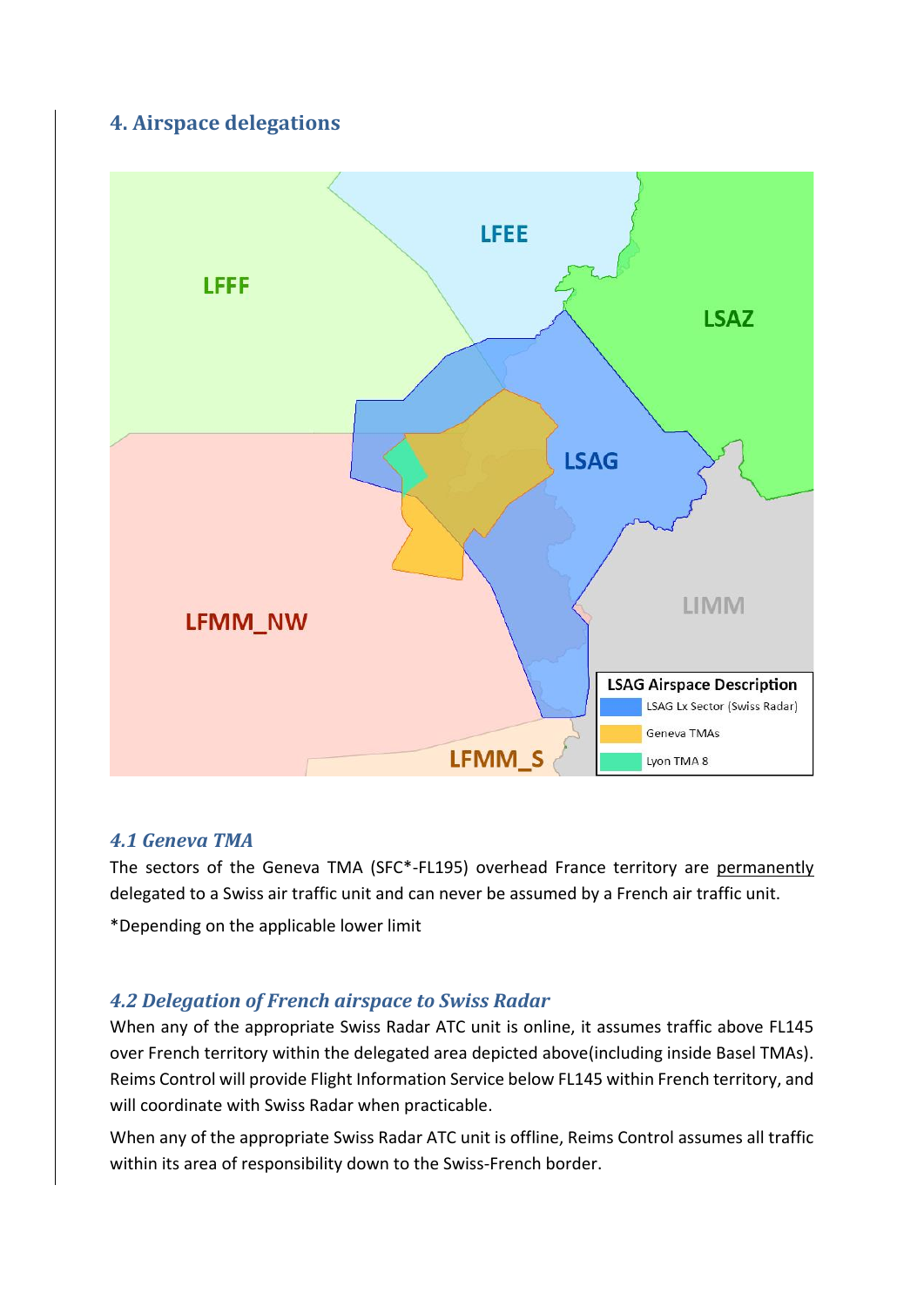Coordination is extremely important with Swiss Radar when getting online while Reims Control was online and had responsibility within the delegated airspace. In particular, correct strips and communication are fundamental.

#### *4.3 Geneva SIV*

The Geneva SIV over French territory but outside of the Geneva TMA is delegated to the applicable French air traffic unit (LFEE\_CTR, LFSB\_APP) when LSAG\_FSS is closed. If Swiss Radar is online, the SIV is delegated up to FL145 (see §4.2).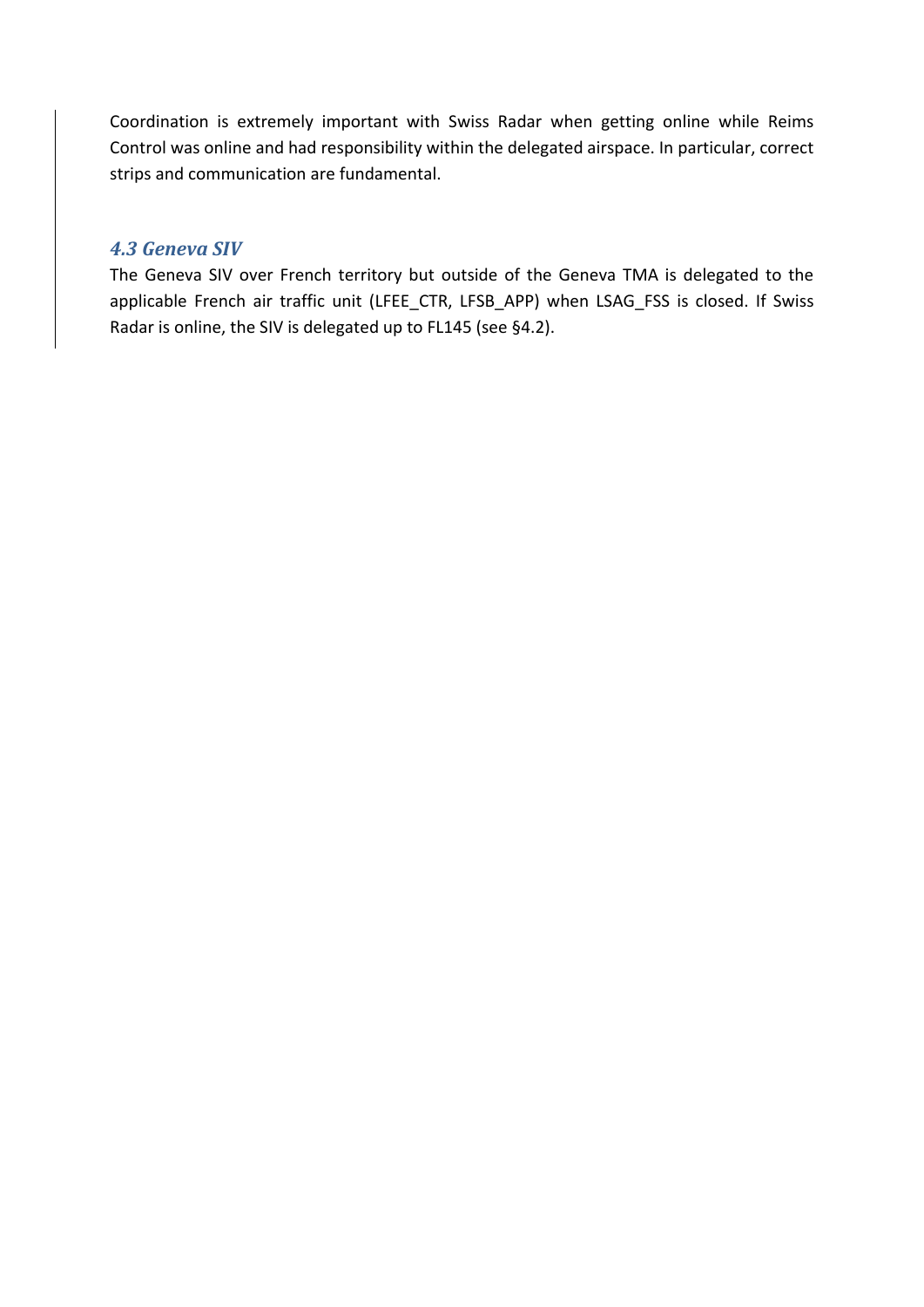# **5. Coordination procedures**

Coordination procedures between the ATC under the responsibility of the Reims FIR and those under the responsibility of the Geneva FIR are defined as follows. They represent a general framework that does not replace the coordination between ATC. Any coordination procedure not mentioned in this LoA must be established on a case-by-case basis.

#### *5.1 En route coordination*

Coordination procedures between Reims ACC and Geneva ACC are defined as follows.

| <b>Route</b>            | <b>Transfer</b><br>point                   | <b>Cleared DCT</b> | <b>Restrictions</b>                                                                               |  |
|-------------------------|--------------------------------------------|--------------------|---------------------------------------------------------------------------------------------------|--|
| LFEE $\rightarrow$ LSAG |                                            |                    |                                                                                                   |  |
| A1                      | <b>LISMO</b>                               | <b>LISMO</b>       | FL<195 in LFSB APP Airspace                                                                       |  |
| A41                     | <b>LISMO</b>                               | <b>LISMO</b>       | Coordination mandatory with Geneva                                                                |  |
| <b>B37</b>              | <b>IBABA</b>                               | <b>DIPIR</b>       |                                                                                                   |  |
| <b>UN852</b>            | <b>MOROK</b>                               | <b>GILIR</b>       | Dest. LFLL TMA: FL<250 (MOROK FL<270)<br>Dep. LFST with dest. LFLL TMA: FL<230                    |  |
| <b>UZ24</b>             | <b>MOROK</b>                               | <b>AKITO</b>       | Dep. EDFH: FL<350<br>Dep. ETAR/EDDR/ELLX with dest. LFML: FL<310<br>Dest. LSGG: FL 230 over AKITO |  |
| $LSAG \rightarrow LFEE$ |                                            |                    |                                                                                                   |  |
| A1                      | <b>SIROD</b>                               |                    |                                                                                                   |  |
| A41                     | 15 NM<br>before<br><b>LISMO</b>            | <b>LISMO</b>       | FL<195 in LFSB APP Airspace                                                                       |  |
| <b>B37</b>              | <b>DIPIR</b>                               | <b>IBABA</b>       |                                                                                                   |  |
| <b>UL47</b>             | <b>FIR</b><br>Boundar<br>۷<br><b>VADEM</b> | <b>PENDU</b>       | Dest. EDFH/EDSB/EDTL: FL<340<br>Dest. ELLX/EDDR/EDRZ: FL<300<br>Dep. LFLL TMA: FL<280             |  |
| <b>UN853</b>            |                                            |                    | Dep. LFLB TMA / LFLL TMA with dest. LFEE: FL<280                                                  |  |